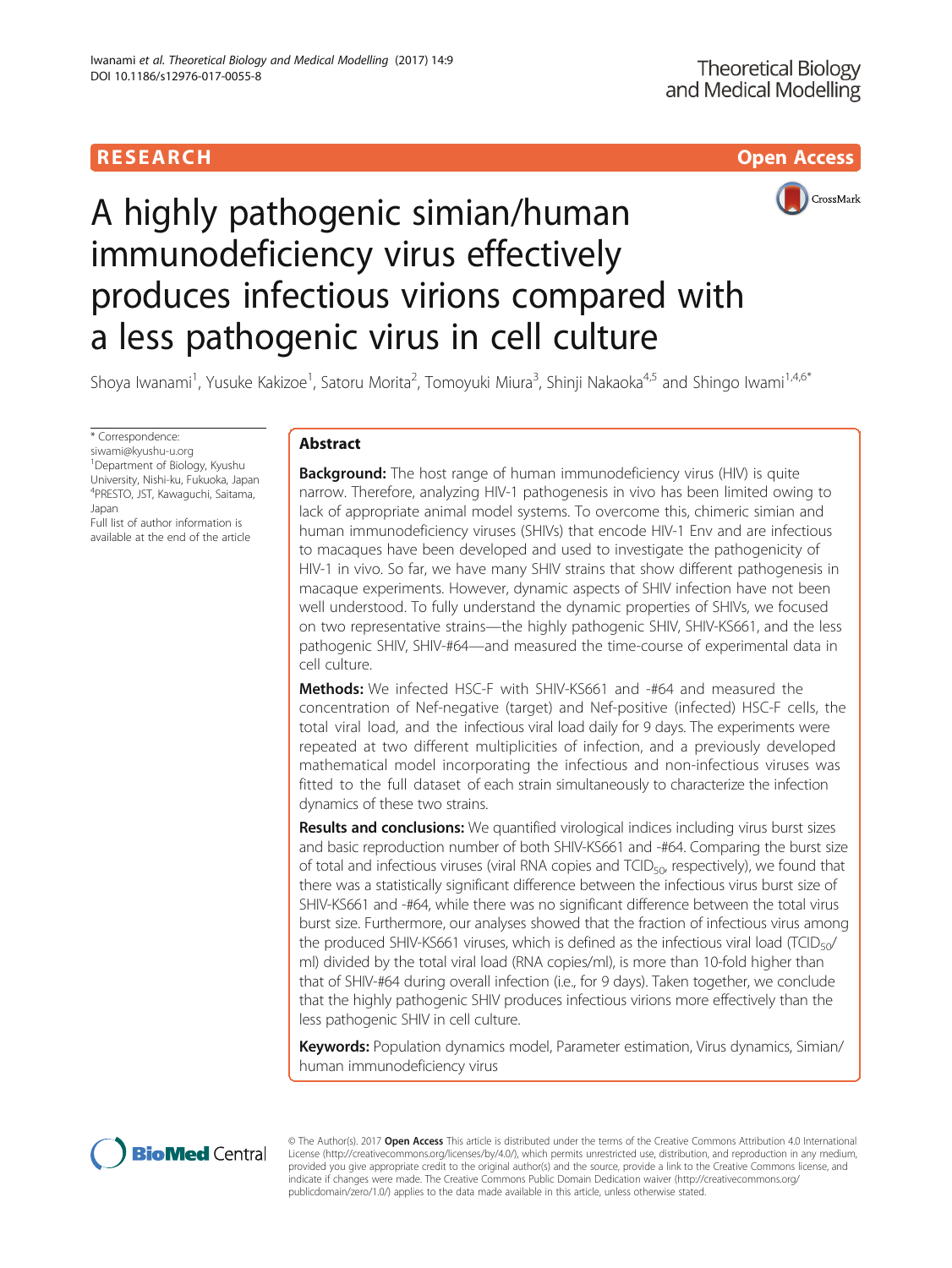## Background

Human immunodeficiency virus (HIV) is able to infect only humans and chimpanzees. This narrow host range makes it difficult for us to establish an appropriate "animal experimental system" for HIV research in order to more fully understand the pathogenesis of HIV infection in vivo. To overcome these difficulties, chimeric simian and human immunodeficiency viruses (SHIVs) that encode HIV-1 Env and are infectious to macaques have been developed [\[1](#page-11-0)–[3](#page-11-0)]. For example, a highly pathogenic SHIV strain, SHIV-KS661, which has the env gene of HIV-1 89.6 and predominantly uses CXCR4 as the secondary receptor for infection, causes an infection that systemically depletes the  $CD4^+$  $CD4^+$  $CD4^+$  T-cells of rhesus macaques within 4 weeks following infection [4, [5](#page-11-0)]. On the other hand, a less pathogenic strain, SHIV-#64, which also predominantly uses CXCR4 as the secondary receptor, does not cause severe symptoms in rhesus macaques [\[6](#page-11-0)]. In particular, SHIV-#64 infected macaques do not show systemic depletion of CD4<sup>+</sup> T-cells after infection because viral replication is suppressed by the host immune response [[6](#page-11-0)]. Unlike SHIV-KS661 infection [[3, 7\]](#page-11-0), the reduced CD4<sup>+</sup> T-cell depletion observed in SHIV-#64 infection might lead to better T-cell dependent help for both antibody and  $CD8^+$  T-cell responses to the virus [[6, 8](#page-11-0)]. So far, we have many SHIV strains that show different pathogenesis in macaque experiments  $[1-7, 9, 10]$  $[1-7, 9, 10]$  $[1-7, 9, 10]$  $[1-7, 9, 10]$  $[1-7, 9, 10]$  $[1-7, 9, 10]$  $[1-7, 9, 10]$ . In our previous study [[11](#page-11-0)], we quantified only SHIV-KS661 infection in vitro. However, dynamic aspects of other SHIV strains are not well understood. Quantifying and comparing viral kinetics will provide us with novel insights into the pathogenesis of SHIV strains (and HIV-1)  $[11-14]$  $[11-14]$  $[11-14]$  $[11-14]$ . To extend our understanding of the dynamic properties of SHIVs in this study, we focused on two representative strains: SHIV-KS661 and SHIV-#64, and measured the detailed time-course of experimental data in HSC-F cell culture. Using our previously developed method combining in vitro experiments and a mathematical model published in our previous paper [[11\]](#page-11-0), we characterized SHIV-KS661 and -#64, and showed a difference between strains based on virological indices including the virus burst sizes and basic reproduction number. Our main finding was that the fraction of infectious virus among the SHIV-KS661 virus progeny is more than 10-fold higher than that of SHIV-#64 during the overall infection in our cell culture. This is a valuable complement to the well-developed in vivo model and can be used to significantly improve our knowledge of SHIV and HIV pathogenesis in vivo.

# Methods

# Cell culture experiment

Our experimental procedures have been previously published [\[13\]](#page-11-0) but are repeated here for completeness. The virus solution of SHIV-KS661 [\[5](#page-11-0)] (or SHIV-#64 [[6\]](#page-11-0)) was prepared in a  $CD4^+$  human T lymphoid cell line, M8166 (a subclone of C8166) [[15](#page-11-0)], and was stored in liquid nitrogen until use. The HSC-F cell line [[16\]](#page-11-0) was cultured in a culture medium (RPMI-1640 supplemented with 10% fetal calf serum) at 37 °C and 5%  $CO<sub>2</sub>$  in humidified conditions. Each experiment was performed using two wells of a 24well plate with a total suspension volume of 2 ml (1 ml per well) and an initial cell concentration of  $T_0 = 6.46 \times 10^6$  cells/ml in each well. Because the initial cell concentration was close to the carrying capacity of a 24-well plate and HSC-F cells replicate slowly, in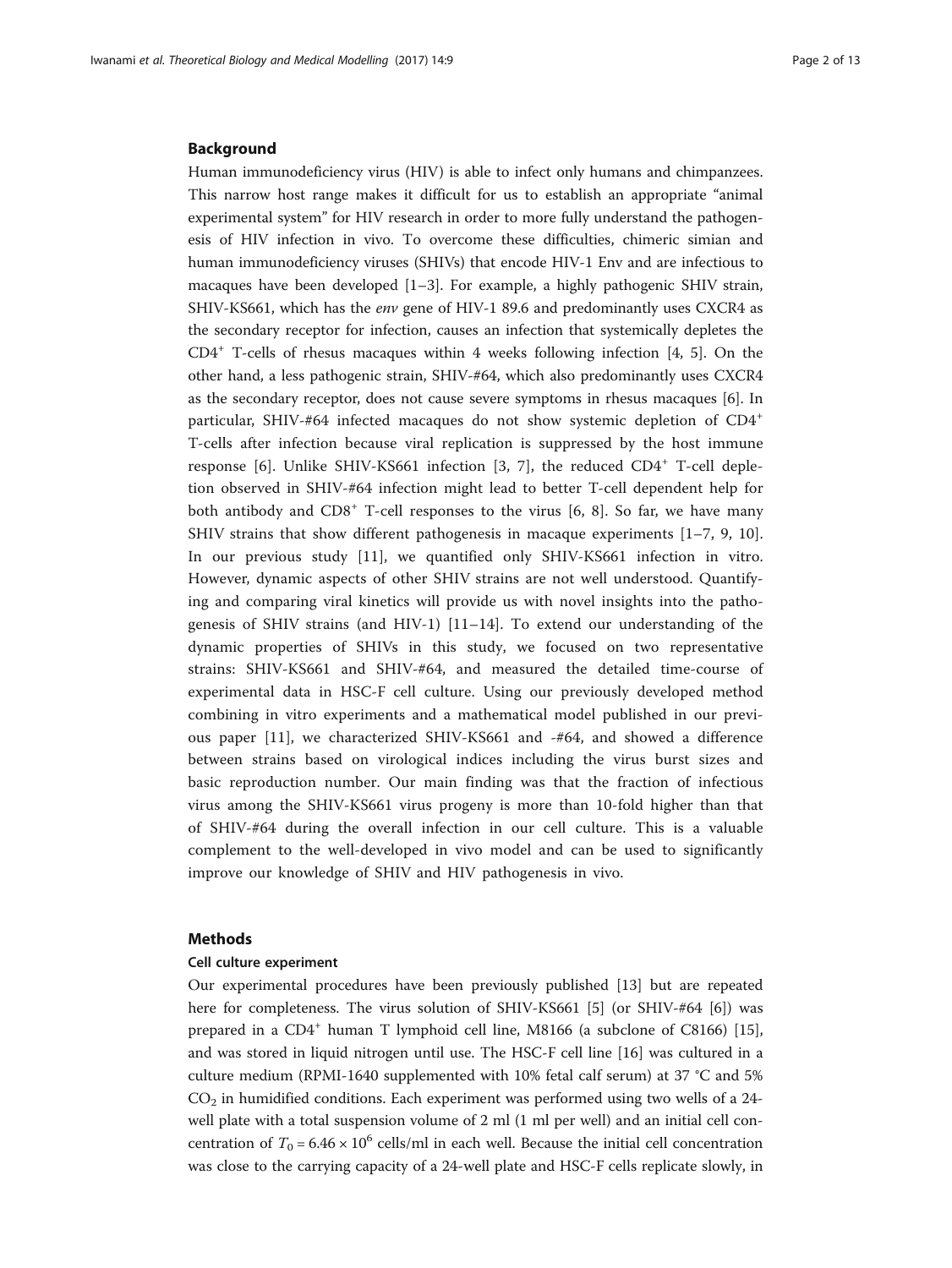<span id="page-2-0"></span>the absence of SHIV-KS661 (or SHIV-#64) infection the population of target cells changed very little during the timescale of our experiment (data not shown). We therefore neglected the effects of potential regeneration of HSC-F cells in our analysis and in constructing the mathematical model. For virus infection, cultures of HSC-F cells were inoculated 24 h prior to the first infection sampling  $(t = -24 h)$  at two different multiplicities of infection (MOIs) of  $2.0 \times 10^{-4}$  or  $2.0 \times 10^{-5}$  50% tissue culture infectious dose (TCID<sub>50</sub>) per cell of SHIV-KS661 (or SHIV-#64), and were incubated at 37 °C. Four hours after inoculation ( $t = -20$  h), the cells were washed to remove the remaining viruses and were replaced into fresh culture medium. The culture supernatant was harvested daily for 10 days  $(t = 0, 1, \ldots, 9d)$ , and was replaced with fresh medium. On a daily basis, 5.5% of the cells in the culture were harvested to measure the concentration of target and infected cells. Cells were counted by staining with an anti-SIV Nef monoclonal antibody (04-001, Santa Cruz Biotechnology, Santa Cruz, CA) labeled with Zenon Alexa Fluor 488 (Invitrogen, Carlsbad, CA), as previously described [\[11, 12\]](#page-11-0). Each harvested supernatant, including 85.4% of the culture virus was stored at -80 °C, and the amount of viral RNA was quantified by RT-PCR, as previously described [\[11](#page-11-0), [12,](#page-11-0) [17\]](#page-12-0). The infectious viral load was measured by TCID<sub>50</sub> assay in HFC-S cell cultures using 96-well flat bottom plates at cell concentrations of  $1.0 \times 10^6$  cells/ml. The titer of the virus was determined as described by Reed and Muench [\[18\]](#page-12-0).

# Mathematical model

We employed the following mathematical model considering the infectious and noninfectious viruses, which was developed in our previous paper [[11](#page-11-0)]:

$$
T'(t) = -\beta T(t)V_I(t) - dT(t),\tag{1}
$$

$$
I'(t) = \beta T(t) V_I(t) - \delta I(t),
$$
\n(2)

$$
V_I'(t) = f p_{RNA} I(t) - c_{50} V_I(t) - c_{RNA} V_I(t),
$$
\n(3)

$$
V'_{NI}(t) = (1-f)p_{RNA}I(t) + c_{50}V_I(t) - c_{RNA}V_{NI}(t),
$$
\n(4)

where  $T(t)$  and  $I(t)$  are the concentration of target (susceptible: Nef-negative HSC-F cells) and infected (virus-producing: Nef-positive HSC-F cells) cells per ml of medium, respectively, and  $V_I(t)$  and  $V_{NI}$  (t) are the concentration of RNA copies of infectious and non-infectious virus per ml of medium, respectively. Parameters  $d$ ,  $\delta$ ,  $c_{RNA}$  and  $\beta$  represent the death rate of target cells, the death rate of infected cells, the degradation rate of viral RNA and the rate constant for infection of target cells by virus, respectively. We assumed that each infected cell releases  $p_{RNA}$  virus particles per day (i.e.,  $p_{RNA}$  is the viral production rate of an infected cell), of which a fraction f are infectious and  $1 - f$  are non-infectious. Infectious virions lose infectivity at rate  $c_{50}$ , becoming non-infectious. A detailed explanation of Eqs. (1,2,3 and 4) can be found in our previous paper [\[11](#page-11-0)].

### Mathematical model for data analysis

In the experiments discussed above, the viral load was measured either as the total count of extracellular virions, expressed as RNA copies/ml (two RNA copies equals one virion) and measured via quantitative PCR, or as a relative concentration of extracellular infectious virions, expressed as  $TCID_{50}/ml$  (proportional to the concentration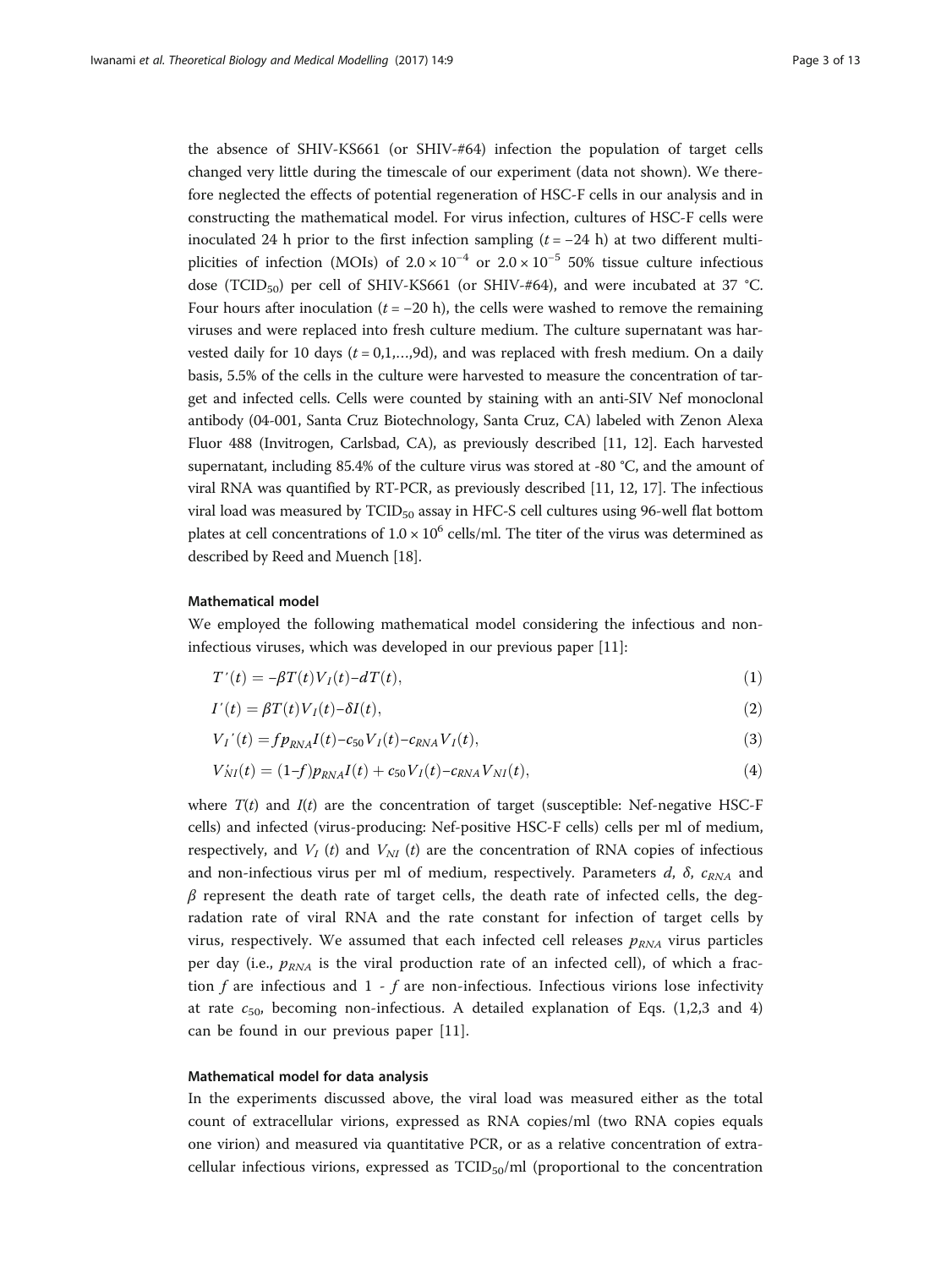<span id="page-3-0"></span>of infectious virions) and measured via virus titration in cell cultures. To analyze our cell culture experimental datasets, the time-course of the concentration of Nef-negative and Nef-positive HSC-F cells and the viral loads consisting of RNA copies/ml and TCID<sub>50</sub>/ml, for SHIV-KS661 and -#64, we transformed Eqs. [\(1,2,3](#page-2-0) and [4](#page-2-0)) into the following scaled model [\[11\]](#page-11-0):

$$
T'(t) = -\beta_{50} T(t) V_{50}(t) - dT(t) - \mu T(t), \qquad (5)
$$

$$
I'(t) = \beta_{50} T(t) V_{50}(t) - \delta I(t) - \mu I(t),
$$
\n(6)

$$
V_{RNA}'(t) = p_{RNA}I(t) - c_{RNA}V_{RNA}(t) - cV_{RNA}(t),
$$
\n<sup>(7)</sup>

$$
V_{50}'(t) = p_{50}I(t) - c_{50}V_{50}(t) - c_{RNA}V_{50}(t) - cV_{50}(t),
$$
\n(8)

where  $V_{RNA}(t) = V_I(t) + V_{NI}(t)$  is the total concentration of viral RNA copies,  $V_{50}(t)$  $=\alpha V_I(t)$  is the infectious viral load expressed in TCID<sub>50</sub>/ml, and  $\alpha$  is the conversion factor from infectious viral RNA copies to TCID<sub>50</sub>. Parameters  $\beta_{50} = \beta/\alpha$  and  $p_{50}$  $= \alpha f p_{RNA}$  are the converted infection rate constant and production rate of infectious virus, respectively. For each of the daily measurements of the cells and virus concentration, the concentration of Nef-negative and Nef-positive HSC-F cells must be reduced in our model by 5.5% and the viral loads (RNA copies and  $TCID_{50}$ ) by 85.4% to account for the experimental harvesting of cells and virus. These losses were modeled in Eqs. (5,6,7 and 8) by approximating the sampling of cells and virus as a continuous exponential decay, yielding a rate of  $\mu$  = 0.057 per day for cell harvest (i.e., log(1 – 0.055)) and  $c = 1.93$  per day for virus harvest (i.e.,  $log(1 - 0.854)$ ). The rates at which SHIV-KS661 and -#64 virions lose infectivity,  $c_{50} = 0.869$  and 0.992, per day and the rate at which their viral RNA degrades,  $c_{RNA} = 0.091$  and 0.160, per day were each estimated directly in separate experiments [[13](#page-11-0)]. These parameter values are summarized in Table [1](#page-4-0).

# Parameter estimation

The Bayesian inference model adopted in this paper assumes measurement error to follow normal distribution with mean zero and unknown variance (error variance). A distribution of error variance is also inferred with the Gamma distribution as its prior distribution. Posterior predictive parameter distributions as an output of Markov chain Monte Carlo (MCMC) computation represents parameter variability. In relating our daily experimental measurements at time  $t = 0, 1, \ldots, 9$  day to our mathematical models, we define  $t = 0$ as the time of our first experimental measurements, i.e. when  $T(0)$ ,  $I(0)$ ,  $V_{RNA}(0)$ , and  $V_{50}(0)$  are measured. As such, by time  $t = 0$ , some cells (T) have become infected (I), and while the inoculum virus has been washed, some new virus  $(V_{50})$  will have been produced by the newly infected cells. The remaining five free model parameters ( $\beta_{50}$ , d,  $\delta$ ,  $p_{RNA}$ ,  $p_{50}$ ) along with eight initial  $(t = 0)$  values for the variables (four at each of the two MOI values) were determined. Distributions of the model parameters and the initial values were inferred directly by MCMC computations. On the other hand, distributions of the basic reproduction numbers and the other quantities were calculated from the inferred parameter sets (see Figs. [2](#page-7-0) and [3a,b](#page-9-0) for graphical representation). A set of computations for Eqs. (5,6,7 and 8) with estimated parameter sets gives a distribution of outputs (virus load and cell density) as model predictions. To investigate the variation of model predictions, global sensitivity analyses were performed. The range of possible variation is drawn in Figs. [1](#page-5-0)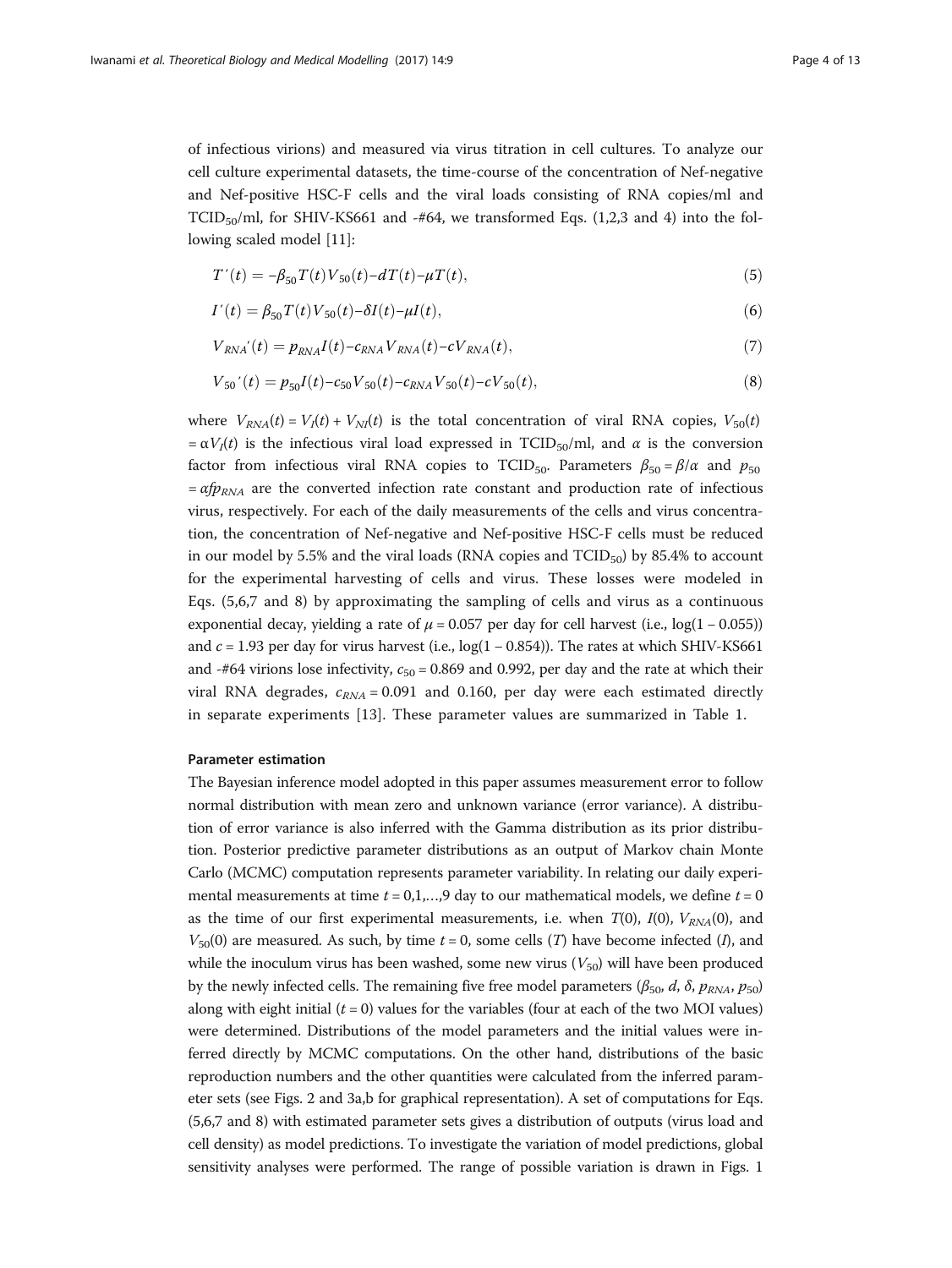<span id="page-4-0"></span>

| Table 1 Parameter values and derived quantities for the in vitro experiment         |                          |                                |                       |                                            |                       |                                            |
|-------------------------------------------------------------------------------------|--------------------------|--------------------------------|-----------------------|--------------------------------------------|-----------------------|--------------------------------------------|
| Parameter name                                                                      | Symbol                   | Jnit                           | <b>SHIV-KS661</b>     |                                            | SHIV-#64              |                                            |
|                                                                                     |                          |                                | Value                 | 95% CI                                     | Value                 | 95% CI                                     |
| Calculated parameters for the continuous<br>approximation of cell and virus harvest |                          |                                |                       |                                            |                       |                                            |
| Harvest rate of target and infected cells                                           | Z                        | $day^{-1}$                     | 0.057                 | I                                          | 0.057                 |                                            |
| Harvest rate of total and infectious virus                                          |                          | $day^{-1}$                     | 1.93                  | $\overline{\phantom{a}}$                   | 1.93                  |                                            |
| Fitted parameters from separate experiments                                         |                          |                                |                       |                                            |                       |                                            |
| Rate of virion infectivity loss                                                     | $C_{50}$                 | $day^{-1}$                     | 0.869                 | $0.598 - 1.141$                            | 0.992                 | $0.866 - 1.117$                            |
| Degradation rate of virion RNA                                                      | CRNA                     | $day^{-1}$                     | 0.091                 | 0.029-0.152                                | 0.160                 | $0.051 - 0.269$                            |
| Parameters obtained from simultaneous fit to<br>full in vitro dataset               |                          |                                |                       |                                            |                       |                                            |
| Rate constant for infections                                                        | $\beta_{\rm 50}$         | $(TCD50/mI$ day) <sup>-1</sup> | $1.49 \times 10^5$    | $7.97 \times 10^{-6} - 2.46 \times 10^{5}$ | $1.47\times10^4$      | $8.86 \times 10^{-5} - 2.36 \times 10^{4}$ |
| Death rate of target cells                                                          |                          | $day^{-1}$                     | $6.95 \times 10^{-3}$ | $3.89 \times 10^{4} - 5.15 \times 10^{2}$  | $2.47 \times 10^{-3}$ | $1.09 \times 10^3 - 5.75 \times 10^3$      |
| Death rate of infected cells                                                        | Q                        | $day^{-1}$                     | 1.48                  | $1.20 - 1.81$                              | 1.56                  | $1.23 - 1.96$                              |
| Production rate of total virus                                                      | PRNA                     | RNA copies day <sup>-1</sup>   | $3.74 \times 10^{4}$  | $.94 \times 10^{4} - 6.35 \times 10^{4}$   | $4.15 \times 10^{4}$  | $2.67 \times 10^{4} - 6.07 \times 10^{4}$  |
| Production rate of infectious virus                                                 | $\rho_{50}$              | $TCID_{50}$ $\text{day}^{-1}$  | 0.322                 | $0.164 - 0.593$                            | 0.028                 | 0.0156-0.0426                              |
| Quantities derived from fitted values                                               |                          |                                |                       |                                            |                       |                                            |
| Viral burst size (total)                                                            | PRNA <sup>/5</sup>       | RNA copies                     | $2.52 \times 10^{4}$  | $1.39 \times 10^{4} - 4.08 \times 10^{4}$  | $2.65 \times 10^{4}$  | $2.03 \times 10^{4} - 3.43 \times 10^{4}$  |
| Viral burst size (infectious)                                                       | $\rho_{\rm SO}$ $\delta$ | TCID <sub>50</sub>             | 0.215                 | $0.127 - 0.351$                            | 0.018                 | 0.0104-0.0280                              |
| Malthusian coefficient                                                              | $\leq$                   |                                | 3.08                  | $2.82 - 3.52$                              | 2.59                  | $2.37 - 2.80$                              |
| Basic reproductive number (without removal)                                         | Ro                       |                                | 19.6                  | $16.5 - 23.6$                              | 13.4                  | $11.4 - 15.7$                              |
| Basic reproductive number (with removal)                                            |                          |                                | 6.25                  | 5.29-7.51                                  | 4.84                  | 4.13-5.62                                  |

Table 1 Parameter values and derived quantities for the in vitro experiment  $\frac{1}{2}$ 主 ۽.  $\frac{2}{1}$  $\zeta$ È L, J.  $rac{c}{\tau}$  $\overline{a}$ á  $\overline{\mathbf{r}}$ ź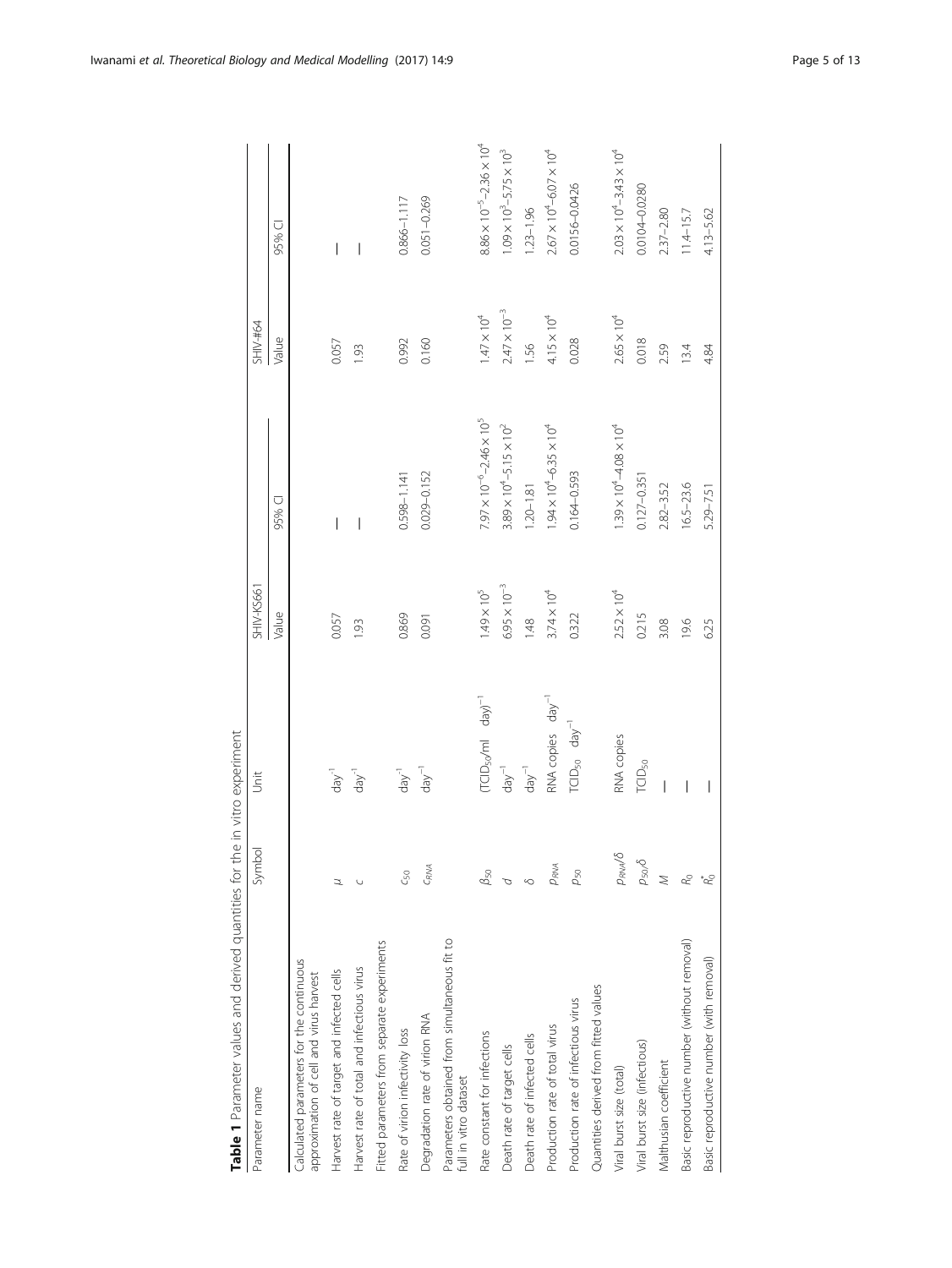<span id="page-5-0"></span>

and [3c](#page-9-0) as 95% credible intervals. Technical details of MCMC computations and repeated bootstrap t-test are summarized in Additional file [1](#page-10-0).

# Results and Discussion

were fitted simultaneously

# Data fitting to quantify SHIV-KS661 and -#64 infection in HSC-F cells

Correctly estimated parameter sets with possible variation are required to reproduce model predictions for quantification of SHIV dynamics [[19](#page-12-0)–[21](#page-12-0)]. However, point estimation of the model parameter set by a conventional ordinary least square method does not capture possible variations of kinetic parameters and model predictions (see Additional file [2](#page-10-0): Figure S1, Additional file [3:](#page-10-0) Table S1, and Additional file [4:](#page-10-0) Table S2). To assess the variability of kinetic parameters and model predictions, we performed Bayesian estimation for the whole dataset using MCMC sampling (see Methods and Additional file [1\)](#page-10-0), and simultaneously fitted Eqs. ([5,6,7](#page-3-0) and [8](#page-3-0)) to the concentration of Nef-negative and Nef-positive HSC-F cells and the viral loads consisting of RNA copies/ml and  $TCID<sub>50</sub>/ml$  with different MOI values, for SHIV-KS661 and -#64, respectively, as described in [[19](#page-12-0)–[21](#page-12-0)]. We used the parameters in Additional file [3](#page-10-0): Table S1 and Additional file [4:](#page-10-0) Table S2 as the initial estimate of MCMC sampling.

The remaining five free model parameters ( $\beta_{50}$ , d,  $\delta$ ,  $p_{RNA}$ ,  $p_{50}$ ) along with eight initial values for the variables were determined by fitting the model to the data. Experimental measurements, which were below the detection limit, were excluded in the fitting. The estimated parameters of the model and derived quantities are given in Table [1](#page-4-0), and the estimated initial values are summarized in Table [2.](#page-6-0) The typical behavior of the model using these best-fit parameter estimates is shown together with the data in Fig. 1 for SHIV-KS661 and -#64, which reveals that Eqs. [\(5,6,7](#page-3-0) and [8](#page-3-0)) describe these in vitro data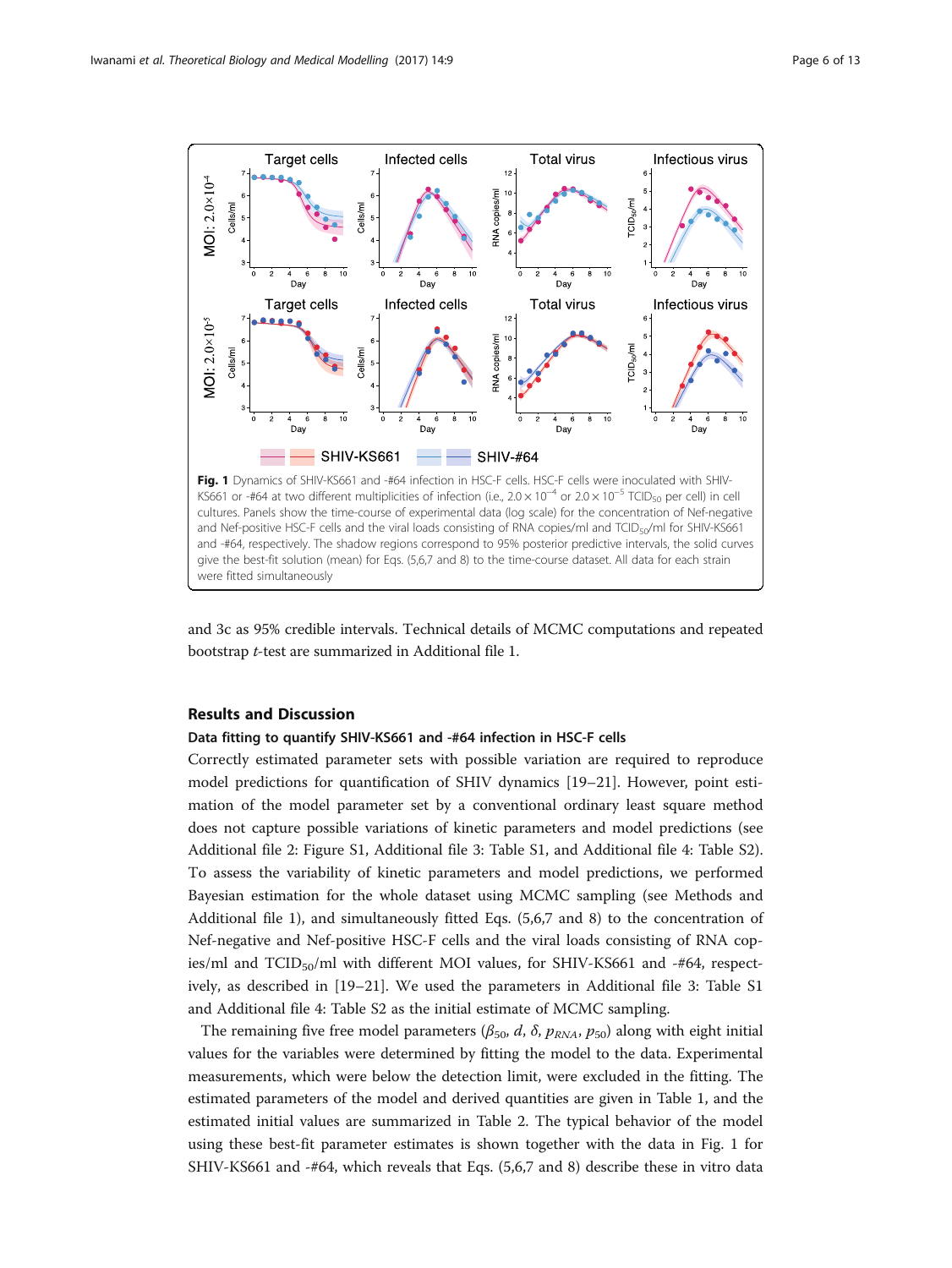| variable                                                 | $\frac{1}{2}$          | Fitted initial value at MOI of                                            |                                                                                  |                                                                                 |                                                                            |
|----------------------------------------------------------|------------------------|---------------------------------------------------------------------------|----------------------------------------------------------------------------------|---------------------------------------------------------------------------------|----------------------------------------------------------------------------|
|                                                          |                        | SHIV-KS661                                                                |                                                                                  | SHIV-#64                                                                        |                                                                            |
|                                                          |                        | $2 \times 10^{-4}$                                                        | $2 \times 10^{-5}$                                                               | $2\times10^{-4}$                                                                | $2 \times 10^{-5}$                                                         |
|                                                          | cells/ml               | $6.31 \times 10^{6a}$                                                     | $6.31 \times 10^{6a}$                                                            | $6.24 \times 10^{6}$ <sup>a</sup>                                               | $6.24 \times 10^{6a}$                                                      |
|                                                          | cells/ml               | $(7.9 (5.41 - 38.8)^{D}$                                                  | $0.802(0.358 - 1.47)^b$                                                          | 40.3 $(5.78 - 1.22 \times 10^2)$ b                                              | 8.71 (1.08-29.4) <sup>b</sup>                                              |
| $\frac{1}{RMA}$ <sub>(0)</sub>                           | RNA copies/ml          | $2.15 \times 10^5$ (2.58 $\times 10^4$ –8.30 $\times 10^5$ ) <sup>a</sup> | $2.45 \times 10^{4}$ (3.45 $\times 10^{3}$ – 9.98 $\times 10^{4}$ ) <sup>a</sup> | $1.66 \times 10^{7}$ (1.09 $\times 10^{6}$ –8.25 $\times 10^{7}$ ) <sup>a</sup> | $4.90 \times 10^5$ (6.94 $\times 10^4$ – 1.82 $\times 10^6$ ) <sup>a</sup> |
| $V_{50}$ (O)                                             | FCID <sub>50</sub> /ml | $(52,43)$ <sup>a</sup><br>$0.0729$ (6.94 $\times$ 10 <sup>-4</sup> -0.    | $0.0304$ $(2.16 \times 10^{-3} - 0.121)^{a}$                                     | $0.124$ (5.11 × 10 <sup>-4</sup> -0.609) <sup>a</sup>                           | $0.0468$ $(9.71 \times 10^{-3} - 0.124)^{a}$                               |
| <sup>1</sup> 7,(0) are fixed<br>"best fit value (95% Cl) |                        |                                                                           |                                                                                  |                                                                                 |                                                                            |

| הונה הנווחה הוה' |  |
|------------------|--|
|                  |  |
|                  |  |
|                  |  |
| J                |  |
| Ó<br>i           |  |
| $\ddot{ }$       |  |
|                  |  |
|                  |  |
|                  |  |
|                  |  |
| $\frac{1}{2}$    |  |
|                  |  |
| J                |  |
| $+ -$            |  |
| j                |  |
|                  |  |
|                  |  |
| ;                |  |
| ł                |  |
|                  |  |
|                  |  |
|                  |  |
| $\mathbf{r}$     |  |
|                  |  |
|                  |  |
|                  |  |
|                  |  |
| j                |  |
| ı                |  |
|                  |  |
|                  |  |
|                  |  |
|                  |  |
|                  |  |
|                  |  |

<span id="page-6-0"></span>Iwanami et al. Theoretical Biology and Medical Modelling (2017) 14:9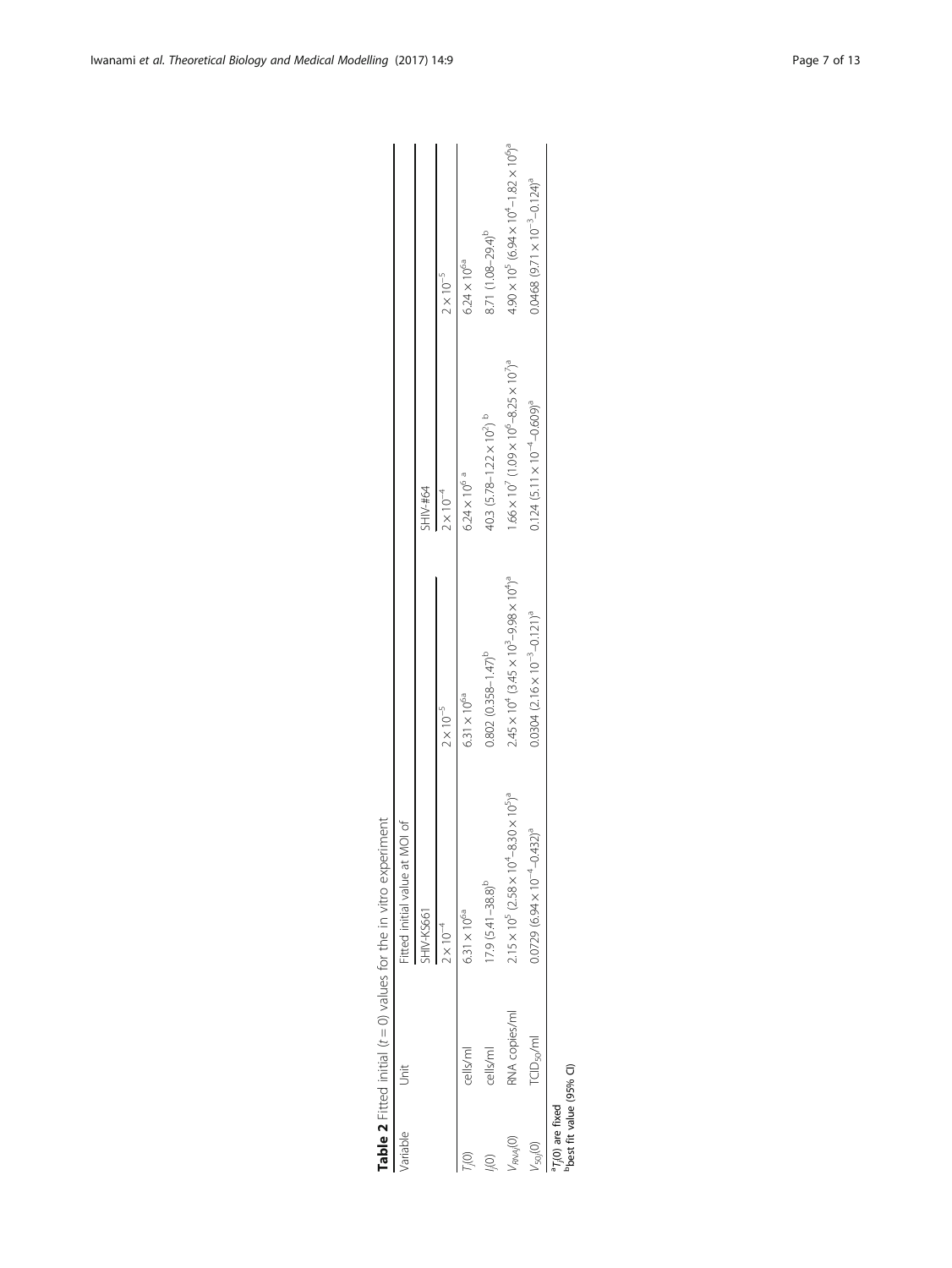<span id="page-7-0"></span>very well. The shadowed regions correspond to 95% posterior predictive intervals, the solid lines give the best-fit solution (mean) for Eqs. [\(5,6,7](#page-3-0) and [8](#page-3-0)), and the dots show the experimental datasets.

# Malthusian parameter and basic reproduction number for SHIV-KS661 and -#64 in HSC-F cells

The fitness (or speed) of a SHIV strain in cell culture is described by the Malthusian coefficient, M, defined for Eqs. [\(5,6,7](#page-3-0) and [8\)](#page-3-0) [[20](#page-12-0)–[22\]](#page-12-0). Here, the Malthusian coefficient is

ffiffiffiffiffiffiffiffiffiffiffiffiffiffiffiffiffiffiffiffiffiffiffiffiffiffiffiffiffiffiffiffiffiffiffiffiffiffiffiffiffiffiffiffiffiffiffiffiffiffiffiffiffiffiffiffiffiffiffiffiffiffiffiffiffiffiffiffiffiffiffiffiffiffiffi

$$
M=\frac{-(\delta+\mu+c_{RNA}+c_{50}+c)+\sqrt{(c_{RNA}+c_{50}+c-\delta-\mu)^2+4p_{50}\beta_{50}T(0)}}{2}.
$$

Using estimated parameter distributions, we calculated the distribution of  $M$  for SHIV-KS661 and -#64 in Fig. 2a (see Methods). The mean values of M for SHIV-KS661 and -#64 are significantly different (Fig. 2a;  $p = 6 \times 10^{-6}$  by repeated bootstrap t-test, see Additional file [1](#page-10-0)) at 3.08 (95% confidence interval (CI): 2.82–3.52) and 2.59 (95% CI: 2.37–2.80), respectively (Table [1\)](#page-4-0). This difference in the value of  $M$  between SHIV-KS661 and -#64 might explain the earlier and more rapid viral load expansion (i.e., peak viral load) and the systemic depletion of the  $CD4^+$  T-cells in infected rhesus macaques

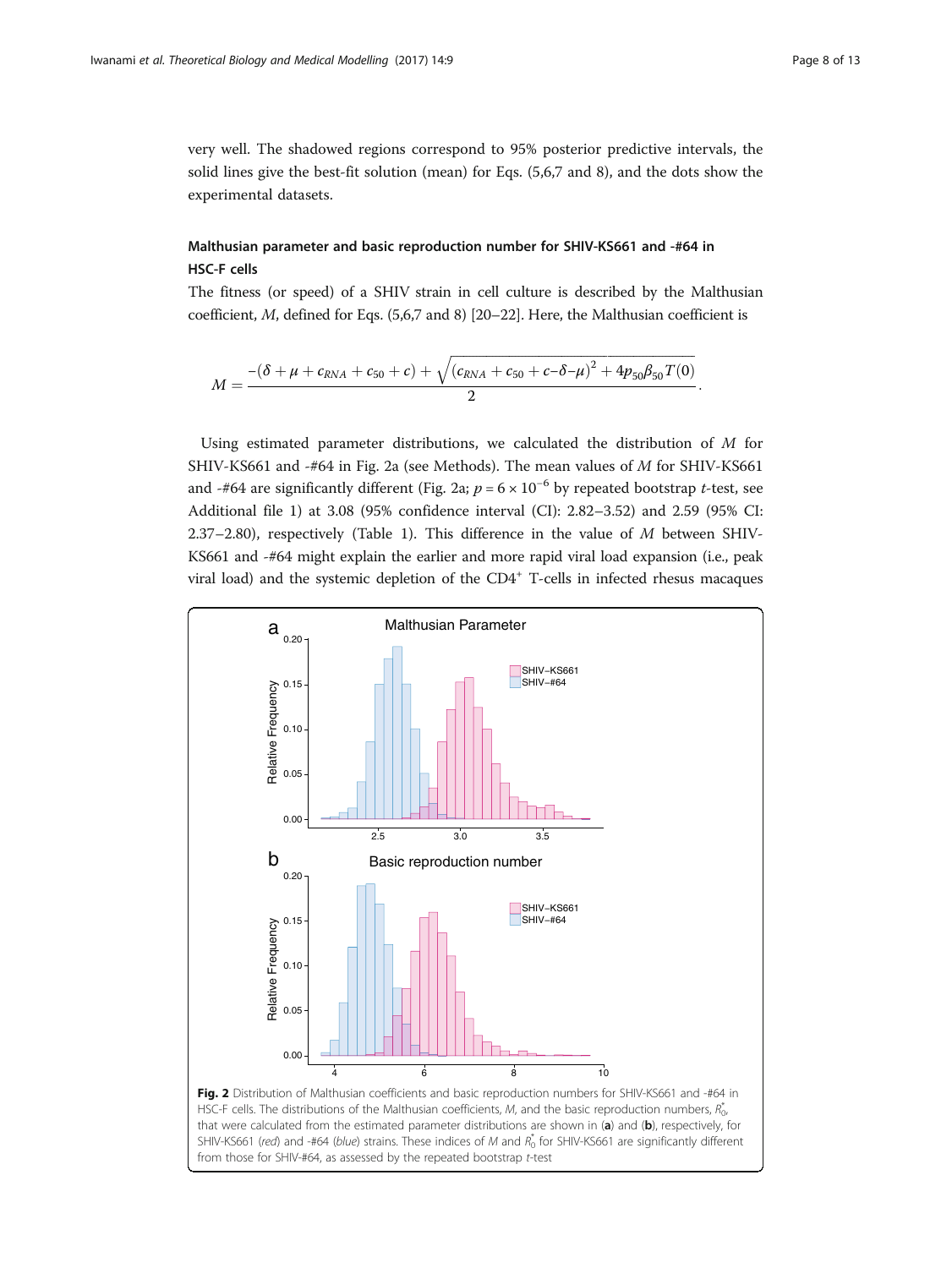within a few weeks of SHIV-KS661 infection [\[3](#page-11-0)–[7\]](#page-11-0), implying a strong relationship between SHIV replication ability and its disease severity.

The other important quantity characterizing virus dynamics is the basic reproduction number,  $R_0^*$ , which is the average number of newly infected cells produced from any one infected cell, under conditions where most of the target cells are uninfected [[11, 12](#page-11-0), [20](#page-12-0)–[22](#page-12-0)]. In Eqs. ([5,6,7](#page-3-0) and [8](#page-3-0)), the basic reproduction number is defined as

$$
R_0^* = \beta_{50} p_{50} T(0) / \{ (\delta + \mu) (c_{RNA} + c_{50} + c) \}.
$$

Similarly, we calculated the distributions of  $R_0^*$  for SHIV-KS661 and -#64 (Fig. [2b](#page-7-0)). The mean value of  $R_0^*$  for SHIV-KS661 is 6.25 (95% CI: 5.29–7.51), which is signifi-cantly higher (Fig. [2b](#page-7-0);  $p = 4.2 \times 10^{-5}$  by the repeated bootstrap t-test) than that of SHIV-#64 (4.84; 95% CI: 4.13–5.62) (Table [1\)](#page-4-0). Again, this difference in the value of  $R_0^*$ between SHIV-KS661 and -#64 implies that the highly pathogenic SHIV strain more efficiently causes systemic  $CD4^+$  T-cell depletion. In Additional file [5](#page-10-0): Figure S2, we calculated the distribution of the basic reproduction number without the effects of removal,  $R_0 = \beta_{50}p_{50}T(0)/\delta(c_{RNA} + c_{50})$ , defined in our previous paper [[14](#page-11-0)] and observed the same trend.

# Viral burst size for SHIV-KS661 and -#64 in HSC-F cells

Interestingly, we found the viral fitness (or speed), M, and the infection potential,  $R_0^*$ , of SHIV-KS661 were significantly higher than those of SHIV-#64 in HSC-F cells (Fig. [2](#page-7-0)). Hereafter, to quantitatively explain a possible mechanism that there are significant differences between SHIV strains, we investigated and compared the total and infectious virus burst sizes (i.e.,  $p_{RNA}/\delta$  and  $p_{50}/\delta$ , respectively) [\[11](#page-11-0)]. In Fig. [3a and b](#page-9-0), we calculated the distributions of burst sizes for SHIV-KS661 and -#64 using all accepted MCMC estimated parameter values. Surprisingly, we found that there was a statistically significant difference in the infectious burst size, measured in  $TCID_{50}$ , between SHIV-KS661 and -#64 (Fig. [3b;](#page-9-0)  $p = 2.5 \times 10^{-5}$  by the repeated bootstrap t-test), while there was no significant difference in the total burst size, measured in viral RNA copies (Fig. [3a](#page-9-0);  $p = 0.34$  by the repeated bootstrap *t*-test). This implies that the highly pathogenic SHIV produces more infectious virions compared with the less pathogenic strain. In addition, we compared experimental measurement of the infectious viral load as a proportion of the total viral load (i.e., the fraction of the infectious virus among the produced viruses), with the time evolution of the proportion calculated by our mathematical model (i.e.,  $V_{50}(t)/V_{RNA}(t)$ ) in Fig. [3c](#page-9-0). Despite MOI values and time post infection, we confirmed that the experimental proportions were shown to be steady state values, and the model predictions converged with those values for both SHIV strains. Of great interest was the more than 10-fold difference in the ratios between SHIV-KS661 and -#64 during the overall infection. This strongly supports our above hypothesis that the highly pathogenic SHIV effectively produces infectious virions, which leads to earlier and more rapid viral load expansion and the systemic depletion of the CD4<sup>+</sup> T-cells in SHIV-KS661-infected rhesus macaques.

# Conclusion

We inoculated HSC-F cells with SHIV-KS661 or -#64 at two different MOIs (i.e., 2.0 ×  $10^{-4}$  or  $2.0 \times 10^{-5}$  TCID<sub>50</sub> per cell) and measured in detail the time-course of the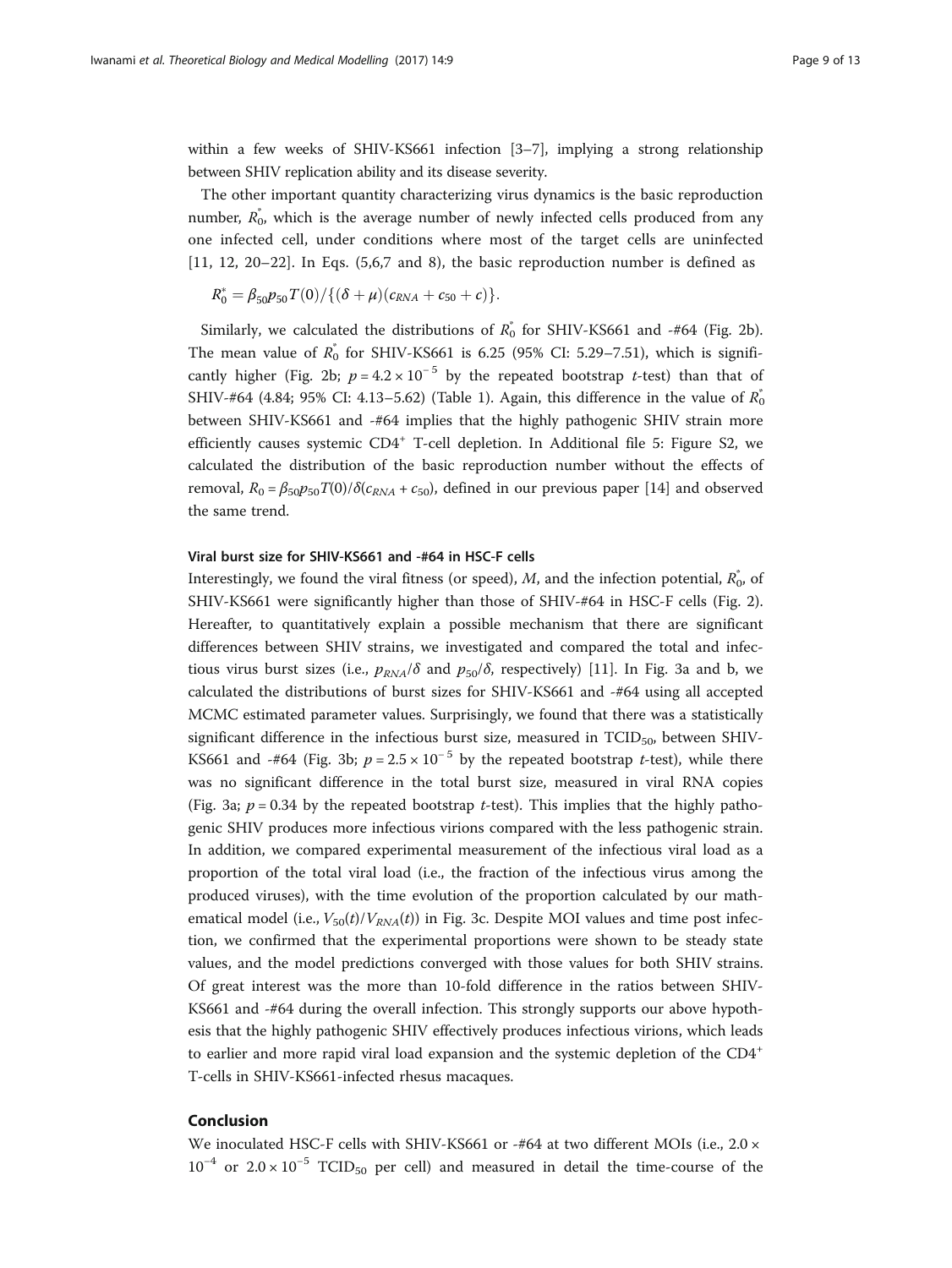<span id="page-9-0"></span>

experimental data (i.e., the concentration of Nef-negative and Nef-positive HSC-F cells and the viral loads consisting of RNA copies/ml and  $TCID_{50}/ml$ ). Using our previously developed method combining in vitro experiments and a mathematical model in our previous paper [\[11](#page-11-0)], we quantified and compared the basic reproduction numbers and the virus burst sizes for the SHIV-KS661 and -#64. Based on our quantitative analysis,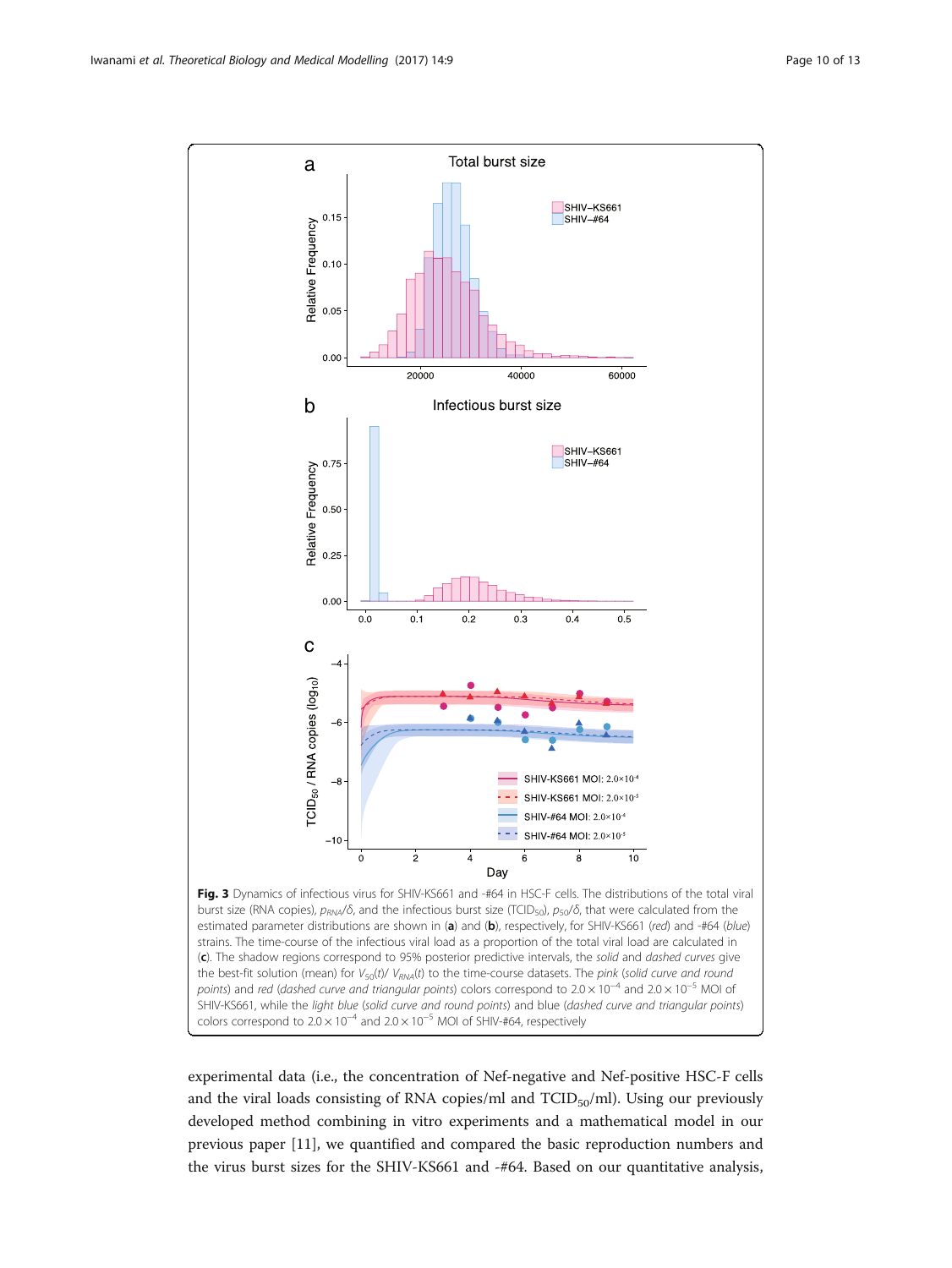<span id="page-10-0"></span>we concluded that SHIV-KS661 effectively produces infectious virions compared with SHIV-#64 in the HSC-F cell culture. SHIV-KS661 contains mutations in the pol and env genes, which are considered to lead SHIV-KS661 to produce more virus and have higher infectivity than SHIV-#64 (data not shown), which is consistent with our conclusion. Although we used the Malthusian parameter,  $M$ , and the basic reproduction number,  $R_0^*$  to compare the differences in viral characteristics here, we need to consider evasion of the acquired immune response in infected rhesus macaques to further understand the differing pathogenesis displayed by these viruses, such as systemic CD4 <sup>+</sup> T-cell depletion in SHIV-KS661 infections. Since we cannot observe the effect of the immune response in our cell culture experiments, it will be necessary to analyze the in vivo data from SHIV infected macaques in future work.

# Additional files

[Additional file 1:](dx.doi.org/10.1186/s12976-017-0055-8) Technical details of MCMC computations. (PDF 49 kb)

[Additional file 2: Figure S1.](dx.doi.org/10.1186/s12976-017-0055-8) Dynamics of SHIV-KS661 and -#64 infection in HSC-F cells using nonlinear leastsquares regression. We simultaneously fit Eqs. [\(5,6,7](#page-3-0) and [8](#page-3-0)) to the concentrations of Nef-negative and Nef-positive HSC-F cells and the viral loads consisting of the RNA copies/ml and TCID<sub>50</sub>/ml for both MOIs of SHIV-KS661 and -#64, respectively, in A and B using nonlinear least-squares regression that minimizes the sum of squared residuals (SSR). Experimental measurements below the detection limit were excluded when 2 computing the SSR. The solid curves give the best-fit solution for Eqs.[\(5,6,7](#page-3-0) and [8\)](#page-3-0) and the dots are corresponding to the time-course dataset (log scale): blue, red, green, and yellow represent Nef-negative and Nef-positive HSC-F cells and the viral loads consisting of the RNA copies/ml and TCID<sub>50</sub>/ml, respectively. The estimated parameters of the model and derived quantities are given in Additional file 3: Table S1, and the estimated initial values are summarized in Additional file 4: Table S2. (PDF 146 kb)

[Additional file 3 Table S1.](dx.doi.org/10.1186/s12976-017-0055-8) Parameter values for the in vitro experiment by the nonlinear least squared methods. (PDF 57 kb)

[Additional file 4: Table S2.](dx.doi.org/10.1186/s12976-017-0055-8) Fitted initial  $(t = 0)$  values for the in vitro experiment by the nonlinear least squared methods. (PDF 64 kb)

[Additional file 5: Figure S2](dx.doi.org/10.1186/s12976-017-0055-8) Distribution of basic reproduction numbers without removal for SHIV-KS661 and  $-$ #64 in HSC-F cells. The distributions of the basic reproduction numbers without the effect of removal,  $R_0 = \beta_{50}p_{50}T$ (0)/δ(c<sub>RNA</sub>+c<sub>50</sub>), that were calculated from the estimated parameter distributions are shown for SHIV-KS661 (red) and -#64 (blue) strains. The basic reproduction number for SHIV-KS661 is significantly different from that for SHIV- #64, as assessed by the repeated bootstrap t-test. (PDF 117 kb)

#### Abbreviations

HIV: Human immunodeficiency virus; MCMC: Markov chain Monte Carlo; MOI: Multiplicity of infection; SHIV: Simian and human immunodeficiency virus; TCID<sub>50</sub>: 50% tissue culture infectious dose

#### Acknowledgments

Not applicable.

# Funding

This work was supported in part by the JSPS Research Fellowship for Young Scientists Grant Number 16 J03672 (to Y.K.); the Japan Science and Technology Agency (JST) PRESTO program (to S.N. and S.I.); JST RISTEX program (to S.I.); JST CREST program (to S.I.); the Japan Society for the Promotion of Science (JSPS) KAKENHI Grant Numbers 26400388 (to S.M.); 16H04682 (to T.M.); 15KT0147, 15H05707, and 16 K05265 (to S.N.); 15KT0107, 26287025, 16KT0111, 16H04845, and 16 K13777 (to S.I.); the Japan Agency for Medical Research and Development, AMED, Grant Numbers 16fk0410102h0001, 16fk0410201h0102, 16fk0410208h0002, and 15fk0410014h0001 (to T.M.); 16fk0108316h0003 (to S.I.); Mitsui Life Social Welfare Foundation (to. S.I.); The Shin-Nihon of Advanced Medical Research (to S.I.); GSK Japan Research Grant 2016 (to S.I.).

#### Availability of data and materials

The datasets generated during and/or analyzed during the current study are available from the corresponding author on reasonable request.

#### Authors' contributions

Conceived and designed the study: TM SI. Analyzed the data: SI YK SM SN SI. Wrote the paper: TM SN SI. Contributed reagents/materials/analysis tools: TM. All authors read and approved the final manuscript.

#### Competing interests

The authors declare that they have no competing interests.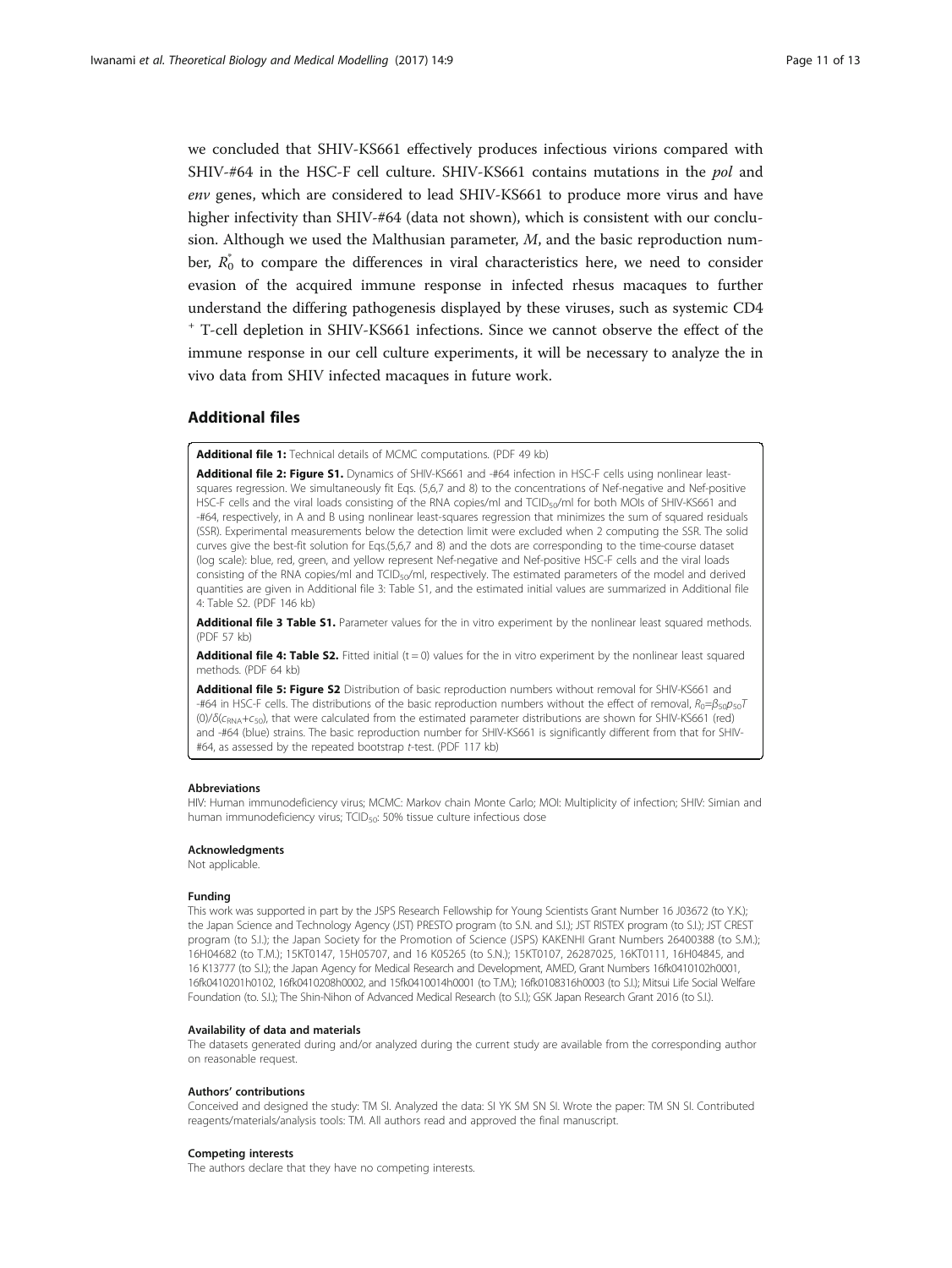#### <span id="page-11-0"></span>Consent for publication

Not applicable.

Ethics approval and consent to participate Not applicable.

# Publisher's Note

Springer Nature remains neutral with regard to jurisdictional claims in published maps and institutional affiliations.

#### Author details

<sup>1</sup>Department of Biology, Kyushu University, Nishi-ku, Fukuoka, Japan. <sup>2</sup>Department of Mathematical and Systems Engineering, Shizuoka University, Hamamatsu, Shizuoka, Japan. <sup>3</sup>Institute for Frontier Life and Medical Sciences, Kyoto University, Kyoto, Japan. <sup>4</sup>PRESTO, JST, Kawaguchi, Saitama, Japan. <sup>5</sup>Institute of Industrial Science, The University of Tokyo, Meguro-ku, Tokyo, Japan. <sup>6</sup>CREST, JST, Kawaguchi, Saitama, Japan.

Received: 13 January 2017 Accepted: 18 April 2017 Published online: 21 April 2017

#### References

- 1. Harouse JM, Gettie A, Tan RC, Blanchard J, Cheng-Mayer C. Distinct pathogenic sequela in rhesus macaques infected with CCR5 or CXCR4 utilizing SHIVs. Science (New York, NY). 1999;284(5415):816–9. Epub 1999/04/30.
- 2. Matsuda K, Inaba K, Fukazawa Y, Matsuyama M, Ibuki K, Horiike M, et al. In vivo analysis of a new R5 tropic SHIV generated from the highly pathogenic SHIV-KS661, a derivative of SHIV-89.6. Virology. 2010;399(1):134–43. doi[:10.1016/j.virol.2010.01.008.](http://dx.doi.org/10.1016/j.virol.2010.01.008) Epub 2010/01/28.
- 3. Nishimura Y, Igarashi T, Donau OK, Buckler-White A, Buckler C, Lafont BA, et al. Highly pathogenic SHIVs and SIVs target different CD4+ T cell subsets in rhesus monkeys, explaining their divergent clinical courses. Proc Natl Acad Sci U S A. 2004;101(33):12324–9. Epub 2004/08/07. doi: 10.1073/pnas.0404620101. PubMed PMID: 15297611; PubMed Central PMCID: PMCPMC514404.
- 4. Reimann KA, Li JT, Veazey R, Halloran M, Park IW, Karlsson GB, et al. A chimeric simian/human immunodeficiency virus expressing a primary patient human immunodeficiency virus type 1 isolate env causes an AIDS-like disease after in vivo passage in rhesus monkeys. J Virol. 1996;70(10):6922–8. Epub 1996/10/01. PubMed PMID: 8794335; PubMed Central PMCID: PMCPMC190741.
- 5. Shinohara K, Sakai K, Ando S, Ami Y, Yoshino N, Takahashi E, et al. A highly pathogenic simian/human immunodeficiency virus with genetic changes in cynomolgus monkey. J Gen Virol. 1999;80(Pt 5):1231–40. doi[:10.1099/0022-1317-80-5-1231](http://dx.doi.org/10.1099/0022-1317-80-5-1231). Epub 1999/06/04.
- 6. Kozyrev IL, Ibuki K, Shimada T, Kuwata T, Takemura T, Hayami M, et al. Characterization of less pathogenic infectious molecular clones derived from acute-pathogenic SHIV-89.6p stock virus. Virology. 2001;282(1):6–13. doi:[10.1006/viro.](http://dx.doi.org/10.1006/viro.2000.0839) [2000.0839](http://dx.doi.org/10.1006/viro.2000.0839). Epub 2001/03/22.
- 7. Nishimura Y, Brown CR, Mattapallil JJ, Igarashi T, Buckler-White A, Lafont BA, et al. Resting naive CD4+ T cells are massively infected and eliminated by X4-tropic simian-human immunodeficiency viruses in macaques. Proc Natl Acad Sci U S A. 2005;102(22):8000–5. Epub 2005/05/25. doi: 10.1073/pnas.0503233102. PubMed PMID: 15911767; PubMed Central PMCID: PMCPMC1142395.
- 8. Davenport MP, Ribeiro RM, Zhang L, Wilson DP, Perelson AS. Understanding the mechanisms and limitations of immune control of HIV. Immunol Rev. 2007;216:164–75. doi:[10.1111/j.1600-065X.2006.00485.x.](http://dx.doi.org/10.1111/j.1600-065X.2006.00485.x) Epub 2007/03/21.
- Otsuki H, Yoneda M, Igarashi T, Miura T. Generation of a monkey-tropic human immunodeficiency virus type 1 carrying env from a CCR5-tropic subtype C clinical isolate. Virology. 2014;460-461:1–10. Epub 2014/07/11. doi: 10.1016/j.virol.2014.04.037.
- 10. Ishida Y, Yoneda M, Otsuki H, Watanabe Y, Kato F, Matsuura K, et al. Generation of a neutralization-resistant CCR5 tropic simian/human immunodeficiency virus (SHIV-MK38) molecular clone, a derivative of SHIV-89.6. J Gen Virol. 2016;97(5):1249–60. doi[:10.1099/jgv.0.000421](http://dx.doi.org/10.1099/jgv.0.000421). Epub 2016/02/07.
- 11. Iwami S, Holder BP, Beauchemin CA, Morita S, Tada T, Sato K, et al. Quantification system for the viral dynamics of a highly pathogenic simian/human immunodeficiency virus based on an in vitro experiment and a mathematical model. Retrovirology. 2012;9:18. doi[:10.1186/1742-4690-9-18](http://dx.doi.org/10.1186/1742-4690-9-18). Epub 2012/03/01. PubMed PMID: 22364292; PubMed Central PMCID: PMCPMC3305505.
- 12. Iwami S, Sato K, De Boer RJ, Aihara K, Miura T, Koyanagi Y. Identifying viral parameters from in vitro cell cultures. Front Microbiol. 2012;3:319. doi[:10.3389/fmicb.2012.00319](http://dx.doi.org/10.3389/fmicb.2012.00319). Epub 2012/09/13. PubMed PMID: 22969758; PubMed Central PMCID: PMCPMC3432869.
- 13. Kakizoe Y, Morita S, Nakaoka S, Takeuchi Y, Sato K, Miura T, et al. A conservation law for virus infection kinetics in vitro. J Theor Biol. 2015;376:39–47. doi[:10.1016/j.jtbi.2015.03.034](http://dx.doi.org/10.1016/j.jtbi.2015.03.034). Epub 2015/04/18.
- 14. Kakizoe Y, Nakaoka S, Beauchemin CA, Morita S, Mori H, Igarashi T, et al. A method to determine the duration of the eclipse phase for in vitro infection with a highly pathogenic SHIV strain. Sci Rep. 2015;5:10371. doi:[10.1038/](http://dx.doi.org/10.1038/srep10371) [srep10371.](http://dx.doi.org/10.1038/srep10371) Epub 2015/05/23. PubMed PMID: 25996439; PubMed Central PMCID: PMCPMC4440524.
- 15. Clapham PR, Weiss RA, Dalgleish AG, Exley M, Whitby D, Hogg N. Human immunodeficiency virus infection of monocytic and T-lymphocytic cells: receptor modulation and differentiation induced by phorbol ester. Virology. 1987;158(1):44–51. Epub 1987/05/01.
- 16. Akari H, Mori K, Terao K, Otani I, Fukasawa M, Mukai R, et al. In vitro immortalization of Old World monkey T lymphocytes with Herpesvirus saimiri: its susceptibility to infection with simian immunodeficiency viruses. Virology. 1996;218(2):382–8. doi:[10.1006/viro.1996.0207.](http://dx.doi.org/10.1006/viro.1996.0207) Epub 1996/04/15.